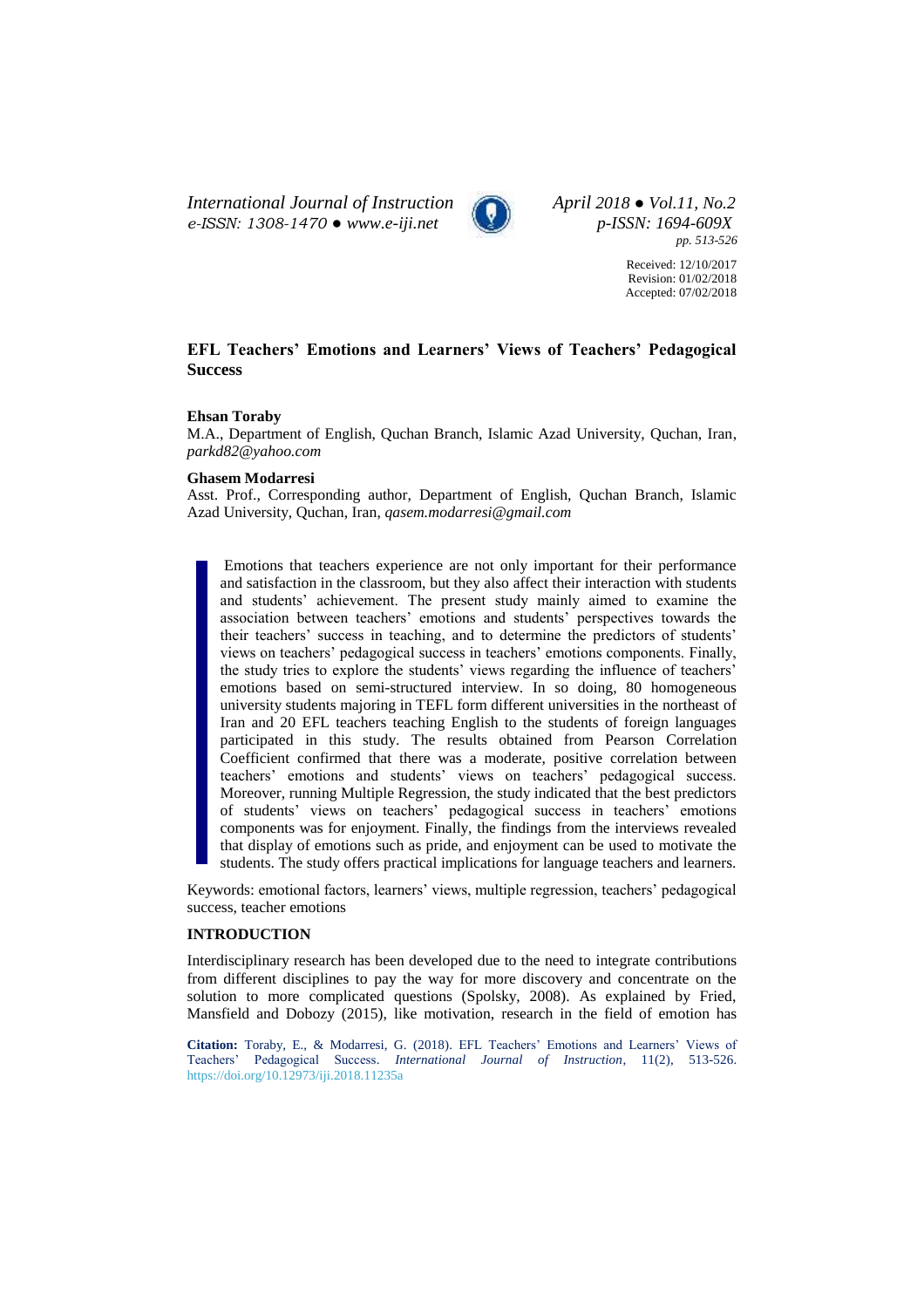mostly focused on student emotions. However, a growing body of research recently has examined teacher emotions (Keller, Chang, Becker, Goetz, & Frenzel, 2014; Taxer & Frenzel, 2015). While teaching, teachers may experience a range of different emotions. These emotions can be positive or negative. There are different negative emotions such as anxiety, anger, and boredom. Positive emotions also include feelings such as enjoyment and pride (Frenzel, 2014).

Previous studies showed that positive emotions are more dominant than negative ones (see Chang, 2009). Emotions teachers feel in the classroom also influence other affective variables. Keller, Chang, Becker, Goetz, and Frenzel (2014) found that positive emotions are inversely related to burnout and negative emotions are directly related to burnout. The same results were reported in some other studies (Carson, 2006; Makhwathana, Mudzielwana, Mulovhedzi, & Mudau, 2017; Kim, Williams, Childers, & Kemp, 2013). According to Frenzel's (2014) reciprocal model of cause and effects of emotions, motivations and emotions affect one another. Therefore, it can be inferred that teachers who are motivated with different reasons may feel different emotions in the classrooms. However, these relations are not clear and previous studies have not examined it before. A deeper understanding of the possible relations can shed more light on the nature of this relation.

Although emotions are considered to be the heart of teaching (Hargreaves, 1998), teaching effectiveness, being a multifaceted notion, encompasses many dimensions. Effective teachers are found to be able to provide adequate quantity of instruction, organize and manage the classroom, use instructional time effectively, structure instructional material, provide learners with ample practice and application opportunities, provide good classroom environment, and have enough subject matter knowledge (Campbell, Christofidon, Kyriakides, 2002, as cited in Monshi Toussi, Boori, Ghanizadeh, 2011).

Moreover, the importance of teacher-student relationships has recently been emphasized by scholars in the classroom setting (Kyriacou, 2001; Hargreaves, 2000). That students hold a positive or negative view of their teachers' pedagogical success intrinsically requires emotional involvement from the teachers (Spilt, Koomen & Thijs, 2011). Indeed, previous descriptive and correlational research confirms that teachers' emotions are associated with their students' perceptions of their teachers' behaviour. As an example, Yoon (2002), in her study on student-teacher relationships in the classroom setting, concluded that students had a negative view of their teachers due to the stress and negative emotions displayed by the teacher.

Nevertheless, the interactive relationships between teachers and students have been mostly underrated as a factor of significance to the teachers' success (Friedman 2000). As Newberry and Davis (2008) commented, few research has been conducted on the students' perceptions of the teachers and the extent to which this factor shapes the future success and wellbeing of the teachers. In the Iranian context, Pishghadam and Moafian (2009) explored the students' views of their teachers' success in EFL environment, and they validated a scale for measuring the characteristics of a successful EFL teacher as perceived by their learners.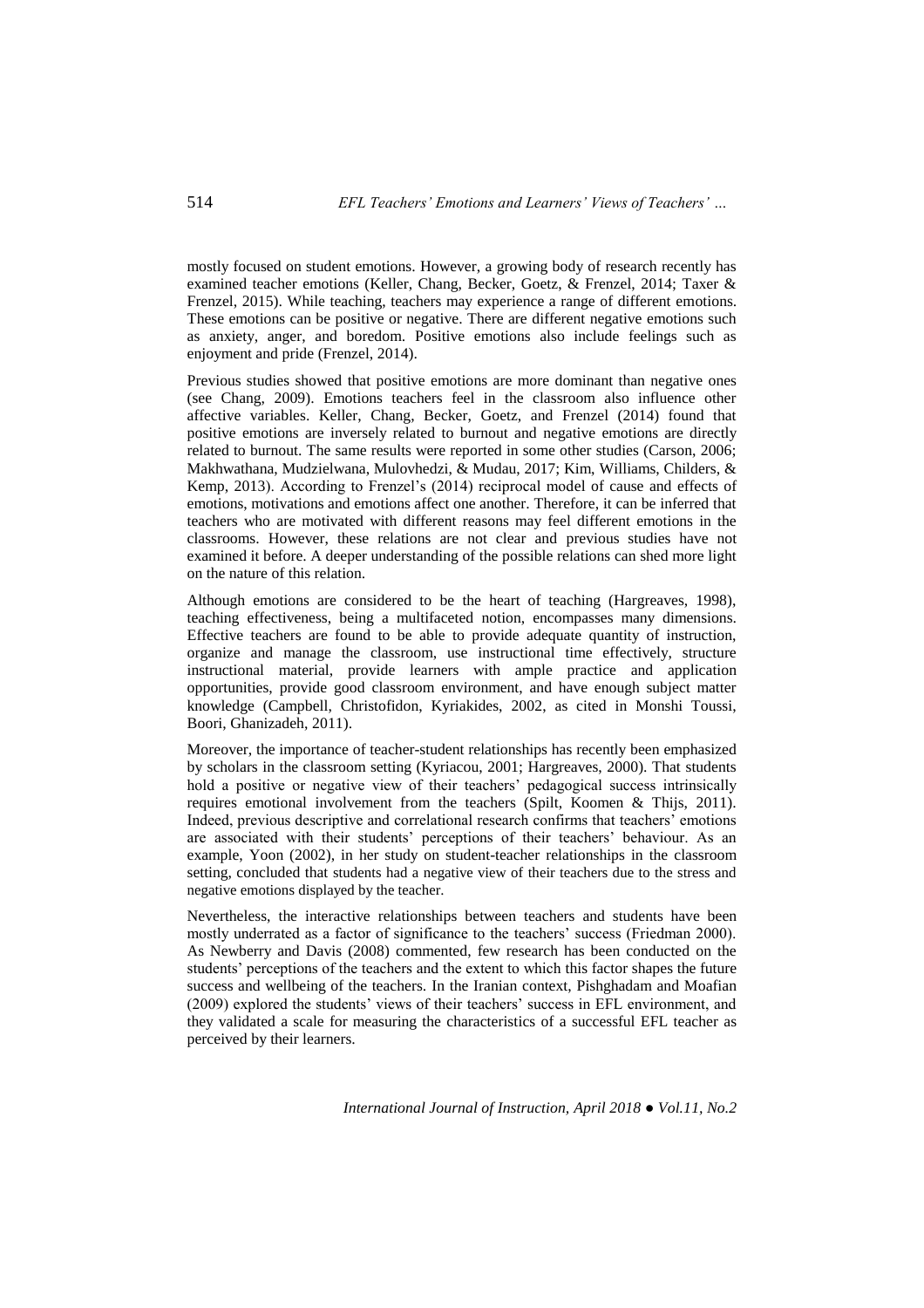# **LITERATURE REVIEW**

#### **Emotions: A Brief Overview**

There have been no anonymous agreement on the definition of emotion among the professionals in ELT, and there is not sufficient agreement across disciplines, or for that matter within disciplines (Boler, 1999) on how to capture this elusive concept. As explained by Oatley (2000), researchers address the concept of *emotion* in ways which represent their different theoretical perspectives including physiological, philosophical, historical, sociological, feminist, organisational, anthropological and psychological perspectives. Vygotskian theory (1978) offered an integrated perspective on emotions, declaring that they were part of a social-cognitive process of development, closely associated with thoughts and actions and formed by the institutional, cultural and historic settings in which we live (Kozulin, Gindis, Ageyev & Miller, 2003) . This perspective could not influence the focus for early emotion research with most researchers accepting a psychological viewpoint (Zembylas, 2003).

Lately, Izard (2010) has contended that defining emotion is still thought-provoking, although there seems to be some agreement on the structure and function of emotion. There is now agreement that emotion is multi-componential; that is, each emotion includes a number of more or less unordered collections of components, together triggered by how an event is appraised and by component propensities (Scherer, 2000). Although various terminology is used depending on theoretical viewpoint, most scientists refer to similar, or the same components. For example, the educational psychologists Sutton and Wheatley (2003) refer to components of emotion as appraisal, subjective experience, physiological change, emotion expressions and action tendencies. While he was mentioning to similar components, Izard (2010), as a clinical psychologist, used the terms neural systems, response systems, feelings or a feeling state, expressive behavior, antecedent cognitive appraisal and cognitive interpretation.

Fried, Mansfield and Dobozy (2015) explored the literature on teacher emotion and found the relationship between teacher emotion and other significant factors yielded interesting results. Results obtained from these studies have emphasized the significance of teacher emotion in classrooms and the possible influences on classroom life. Teacher emotions have also been displayed to be inseparably associated with student emotions (Meyer & Turner, 2006). Teacher educators specified that there is a positive relationship between teacher and student enjoyment within classrooms (Frenzel, Goetz, Ludtke, Pekrun & Sutton, 2009) and that student and teacher relationships act as an important "emotional filter" (Hargreaves, 1998). Newberry (2010) believed that teachers must be provided with instruction or support for the development of personal relationships with students, as this regularly includes substantial emotional work. Classrooms that are categorized by positive emotion in regards to teaching and learning seem to provide the best circumstances for student development and achievement (Yan, Evans & Harvey, 2011).

## **Teacher Education and Teacher Pedagogical Success**

As commented by Lanier and Little (1986), for a long time, teacher education has been recognized as a field of study which is of little importance to the academy. Keller,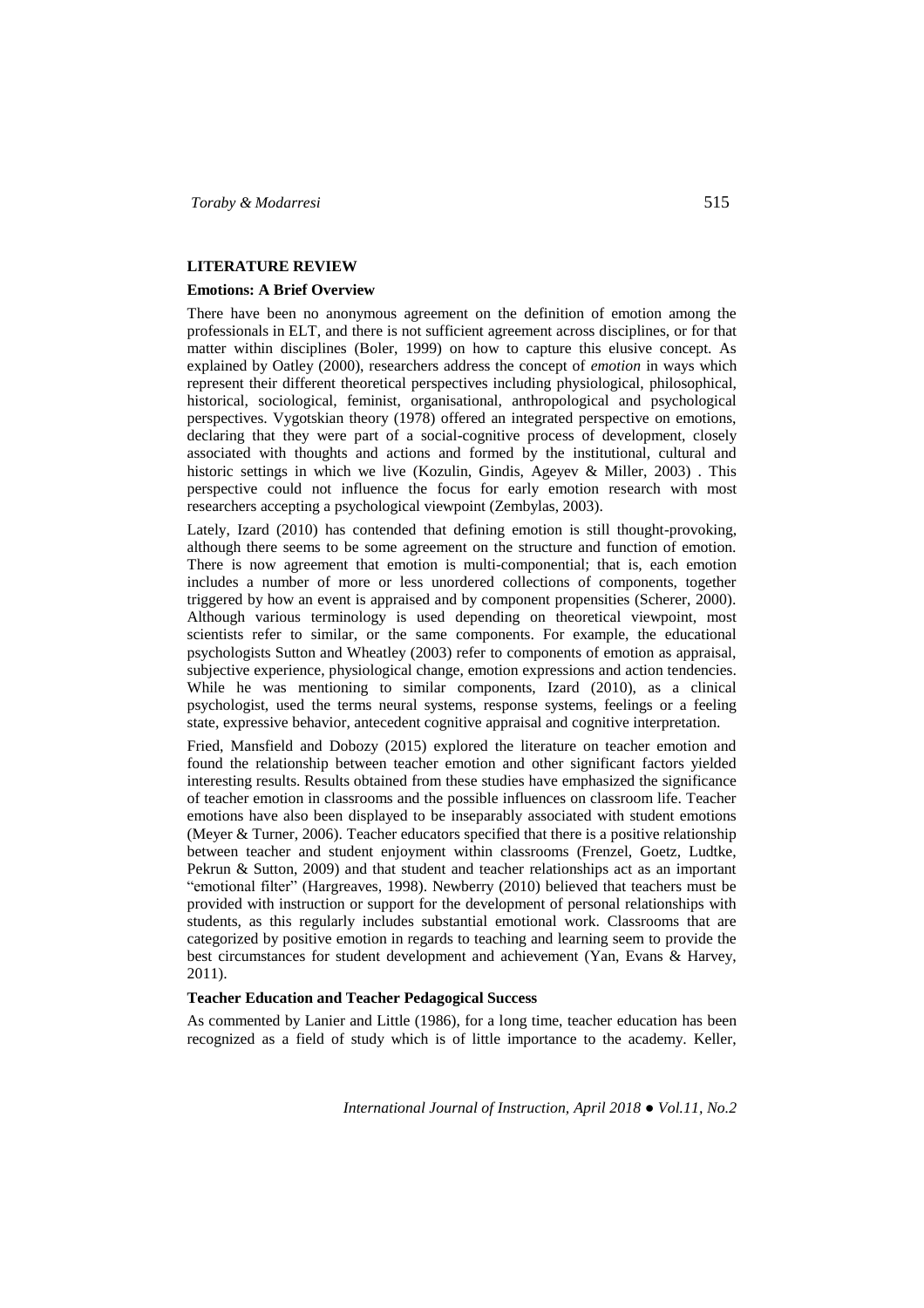Frenzel, Goetz, Pekrun, & Hensley (2014) pinpointed that positive emotional factors are more dominant in teachers' pedagogical success. According to Bullough and Kauchak (1997), in this new century, teacher education is beginning to be better documented and valued as an object of academic research. To them, late in the 20th century, a search for new ways of preparing teachers emerged; For example, one could detect an increase in the number of alternative certification programs (which often emanated from the problem of teacher shortages) and a trend to make programs that were closely linked to professional development schools (Darling-Hammond, 2001). In such efforts to restructure teacher education, an emphasis on practice instead of theory came to the fore.

Birjandi and Bagherkazemi (2010) reported EFL teachers' feelings as positively related to their professional success. As explained by Dordinejad and Porghoveh (2014), there is more to an active teacher than simply didactic and subject matter knowledge. To offer an insightful instruction, teachers not only ought to have area knowledge, but also have to screen their beliefs, motivation, and self-regulatory factors related to teaching and learning. Various eras have had different explanations for teacher effectiveness and success. Behaviorism had a product-oriented perspective and evaluated teacher effectiveness based on predefined behaviors and achievement. Lately, Neville (2013) contended that because "cognition and emotion are fully integrated" (p. 22), we must focus on the role emotions display in teaching success.

## **PURPOSE OF THE STUDY**

The present study mainly aimed to find out the association between teachers' emotions and students' perspectives towards their teachers' success in teaching and the study also tries to see the predictors of students' views on teachers' pedagogical success in teachers' emotions components. Finally, the study tries to explore the students' views regarding the influence of teachers' emotions based on semi-structured interview. Therefore, the present study set out to find an answer for each of the following research questions:

Q1. Is there any significant relationship between teachers' emotions and students' views on teachers' pedagogical success?

Q2. What are the predictors of students' views on teachers' pedagogical success in teachers' emotions components?

Q3. What do the students think about the influence of teachers' emotions and students' views on teachers' pedagogical success?

## **METHOD**

The study followed both quantitative and qualitative research methods to carry out the study; however, the study was mainly correlational design.

## **Participants**

The sample consisted of 80 university students majoring in TEFL from Islamic Azad University of Quchan, Islamic Azad University of Mashhad, Islamic Azad University of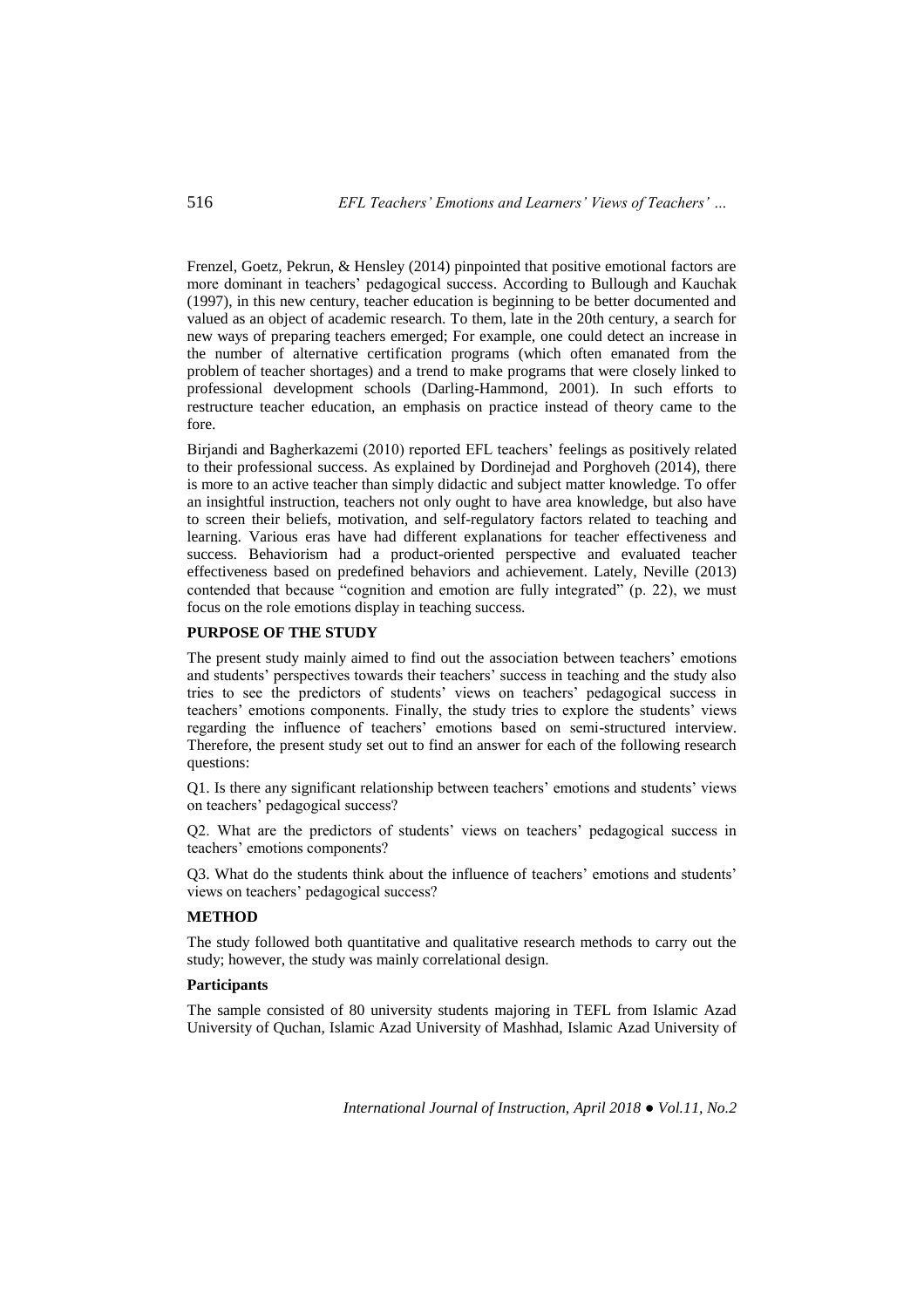# *Toraby & Modarresi* 517

Torbat-e Heidarieh, University of Bojnord, Imam Reza University of Mashhad, and Tabaran University of Mashhad. The students were both male and female and they were junior and senior students at approximately intermediate level as all of the students are studying English language in their academic career. The target sample was selected based on convenience sampling. However, at first stage, the homogeneity of the participants was made based on their scores on the Nelson Proficiency Test. Indeed, in order to make our sampling fairly homogenous in terms of their level of proficiency, the researchers just included those students whose scores on Nelson Proficiency Test used in this study fell one standard deviation below or above the mean and ignores the rest. The number of students reduced from 103 to 86 participants and six of the students were not eager to fill the questionnaires so that the final number of participants was 80.

Moreover, 20 EFL teachers teaching English to the students of foreign languages and their intact classes that included around 80 learners participated in this study. They all have been teaching English in the above-mentioned universities have at least 5 years of working experience with language learners in different levels. They held MA or PhD in teaching English as a foreign language. Their ages ranged from 30 to 50. Both male and female participated in this study.

#### **Instrumentations**

The first instrument was the 50-item Nelson English Language Proficiency Test. This multiple-choice test includes cloze passages, vocabulary, structure, and pronunciation. The English language proficiency test used in the present study is adopted from Fowler and Coe (1978). The reliability coefficient of this proficiency test is high, Cronbach's Alpha = 0.82 (Hashemian, Roohani & Fadaei, 2012). The scoring of the test is calculated out of 50, one score for each question.

The Emotions Questionnaire for Teachers (EQT) designed and validated by Frenzel, Pekrun, and Goetz (2013) was used to assess enjoyment (e.g. I generally enjoy teaching), anxiety (e.g. I generally feel tense and nervous while teaching), and anger (e.g. I often feel annoyed while teaching). Moreover, Khajavy, Ghonsooli, and Hoseini (2016) developed items for pride (e.g. I am proud of my teaching), shame (e.g. I am generally ashamed of my teaching), and boredom (e.g. teaching sounds boring tome). Each emotion was measured by four items on a six-point Likert type scale ranging from 1 (strongly disagree) to 6 (strongly agree). The questionnaire enjoyed construct validity by means of factor analysis and SEM and a high estimate of internal consistency  $(\alpha = 85)$ .

To evaluate language teachers' performance and success in language teaching, the researchers employed the Characteristics of Successful Iranian EFL Teachers Questionnaire which was designed by Pishghadam and Moafian (2009). The questionnaire included 48 items in 5-likert scale. The results of reliability analysis exhibited that the total reliability of the questionnaire is very high ( $\alpha$ =.94).

A number of interview questions were designed by the researchers based on the theoretical framework and contents of the questionnaires asking the participants regarding the influence of teachers' emotions on their perceptions towards their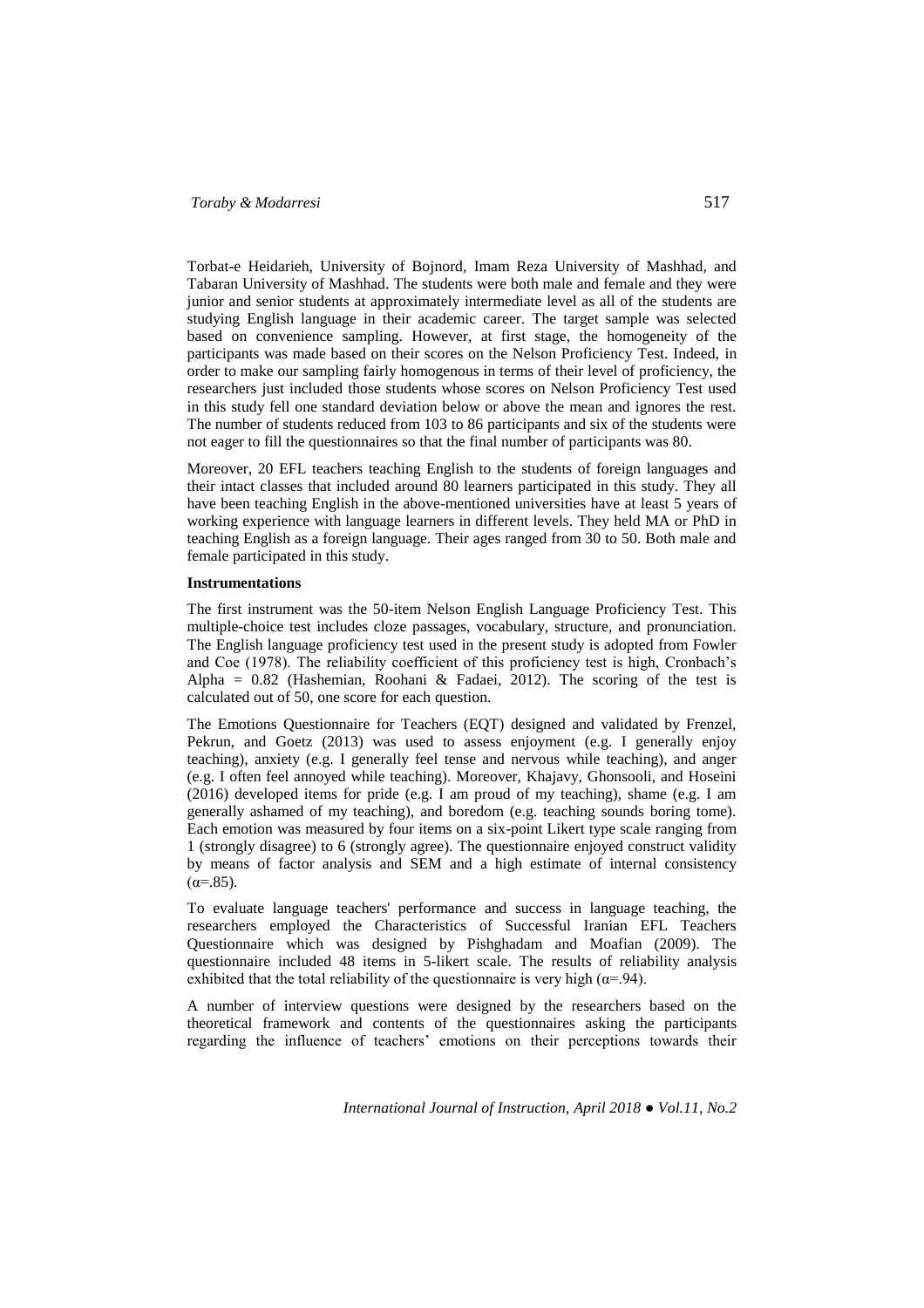teachers' pedagogical success. Two experts in the field of ELT who had been teaching English courses at Ferdowsi University of Mashhad and Islamic Azad University of Quchan checked the content validity of the questions.

#### **Procedure**

The data were gathered from 80 EFL students as well as 20 EFL teachers in three weeks from the participants. The researchers tried to make use of more samples since in correlational studies the number of the participants should be large enough in order to generalize the findings (Dörnyei, 2007). During the first session, the researchers administered Nelson Proficiency Test to the participants. Students' whose scores were one standard deviation above and below the mean were selected for the study. During the second week, the researchers administered teachers' emotions questionnaire to the teachers and they were informed about the way they should answer the test and the given time. During the third week, the researchers administered Characteristics of Successful Iranian EFL Teachers Questionnaire to the students and they were informed about the way they should answer the test and the given time.

Before distributing the relevant questionnaire, the researchers provided the students with the instructions in their classes by prior agreement with the teachers at the target universities including Islamic Azad University of Quchan, Islamic Azad University of Mashhad, Islamic Azad University of Torbat-e Heidarieh, University of Bojnord, Imam Reza University of Mashhad, and Tabaran University of Mashhad. The researchers clarified that teachers' emotional support contributes to the students' perceptions of their teachers' success and behaviour. The teachers' emotional factors pertinent to the present study were defined and explained for them entailing enjoyment, anxiety, anger, pride, shame and boredom. A brief review of research into teachers' emotions and perceptions of students were presented to the students. They were informed that teachers' emotional support is interwoven with their learning processes and learning development as positive feedback from the teachers increase their motivation and effort.

To gather the participants' responses to the interview regarding the influence of teachers' emotions on their perceptions towards their teachers' pedagogical success, the questions were written in Persian Language and the students were required to reply to the questions in Persian Language since using their native language, they could express themselves more easily and precisely. Their writings were, then, translated into English, analyzed, and categorized. Using a simple writing task for data collection was most likely the best way to get the students express their thoughts about the issues mentioned above. The writing task resembled a semi-structured interview, in which subjects could express their thinking with very little interference.

# **FINDINGS**

The researchers analysed the research questions based on the statistical procedures including descriptive statistics and inferential statistics.

# **Teachers' Emotions and Students' Views on Teachers' Pedagogical Success**

To find an answer for the first research question regarding the significant relationship between teachers' emotions and students' views on teachers' pedagogical success, the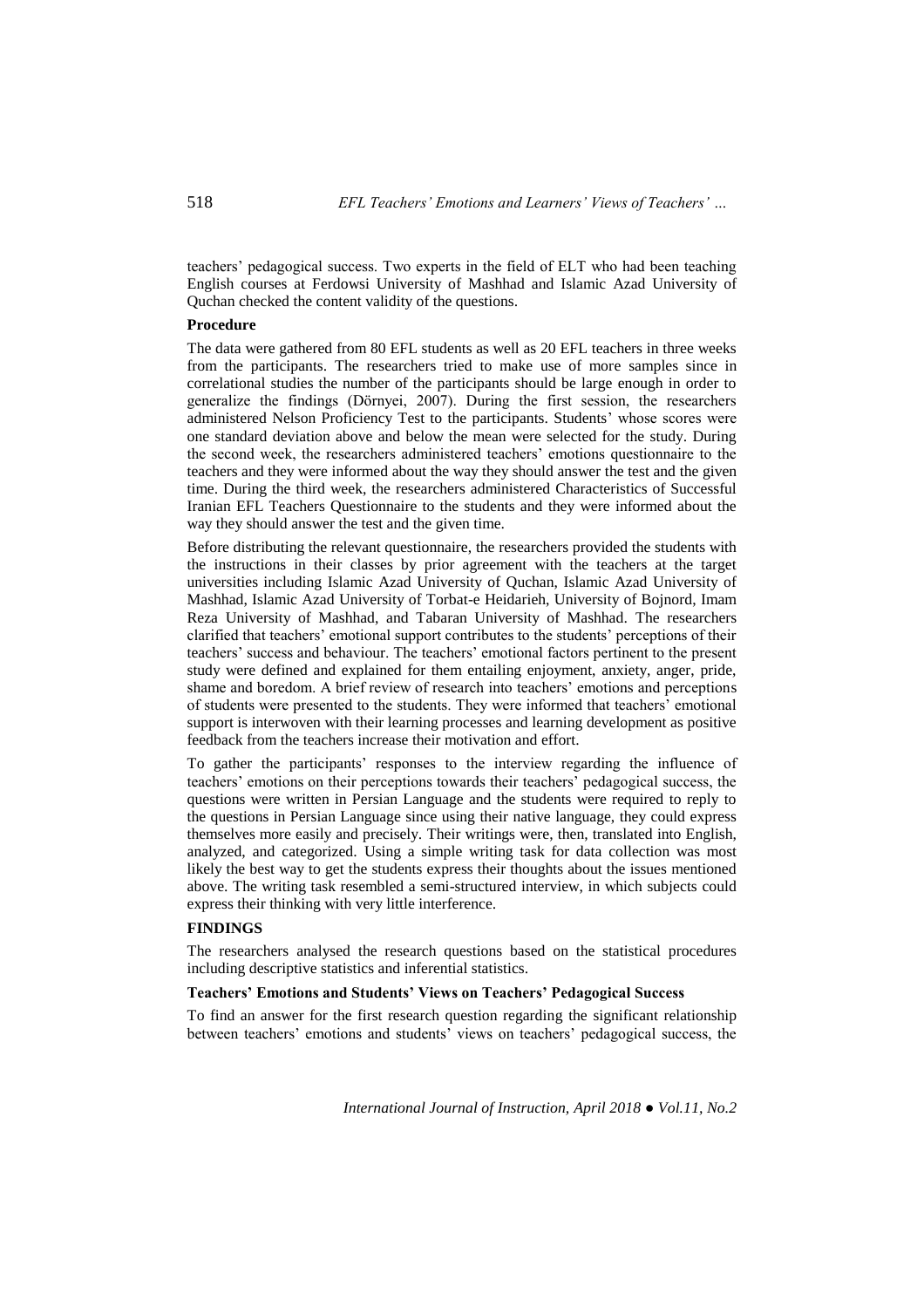researchers ran Descriptive Statistics and Pearson Correlation Coefficient Formula since the two variables yielded interval data. Teachers' Emotions included 24 items in 6-likert scale. The lowest score one could obtain on the questionnaire was 24 and the highest score one could obtain was 144. Moreover, the Characteristics of Successful Iranian EFL Teachers Questionnaire included 48 items in 5-likert scale. The lowest score one could obtain on the questionnaire was 48 and the highest score one could obtain was 240.

Initially, the researchers performed the preliminary analysis to ensure no violation of the assumptions of normality (i.e., skewness and kurtosis which were between +2 and \_2 for the variable).

Table 1

| Descriptive Statistics for the variables |  |  |  |
|------------------------------------------|--|--|--|
|------------------------------------------|--|--|--|

|                           |              |    | N  | Mean  | SD   | <b>Skewness</b> | Kurtosis |
|---------------------------|--------------|----|----|-------|------|-----------------|----------|
| Students'                 | <b>Views</b> | on | 20 | 190.0 | 8.55 |                 | $-74$    |
| <b>Teachers' Success</b>  |              |    |    |       |      |                 |          |
| <b>Teachers' Emotions</b> |              |    | 20 | 94.45 | 1.62 | 1.02            |          |
| Valid N (listwise)        |              |    | 20 |       |      |                 |          |

Table 1 shows the means and standard deviations of the scores for teachers' emotions  $(M= 94.45; SD=11.62)$  and students' views on teachers' success  $(M= 190, SD=8.55)$ .

| Table 2                        |  |
|--------------------------------|--|
| Correlations between variables |  |

|                                        | Means of Students' Views on Teachers' Success |
|----------------------------------------|-----------------------------------------------|
| Teachers' Emotions Pearson Correlation | $-468^*$                                      |
| $Sig. (2-tailed)$                      | .038                                          |
|                                        | ንበ                                            |

The results obtained from Pearson product-moment correlation coefficient showed the relationship between scores of teachers' emotions and scores of students' views on teachers' success (See Table 2). There was a moderate, positive correlation between the two variables  $[r=0.46, n=20, p<0.05]$ , with higher scores on teachers' emotions is associated with higher scores on scores of students' views on teachers' success, based on the guideline proposed by Cohen (1992):

r=.10 to .29 small; r=.30 to .49 medium; r=.50 to 1.0 large.

# **The Predictors of Students' Views on Teachers' Pedagogical Success in Teachers' Emotions**

As for the second research question of the study regarding the best predictors of students' views on teachers' pedagogical success in teachers' emotions components including enjoyment, anxiety, anger, pride, shame and boredom, the researchers opted for Multiple Regression. First, the assumptions of Outliers, Normality, Linearity, Homoscedasticity, and Independence of Residuals were checked by inspecting the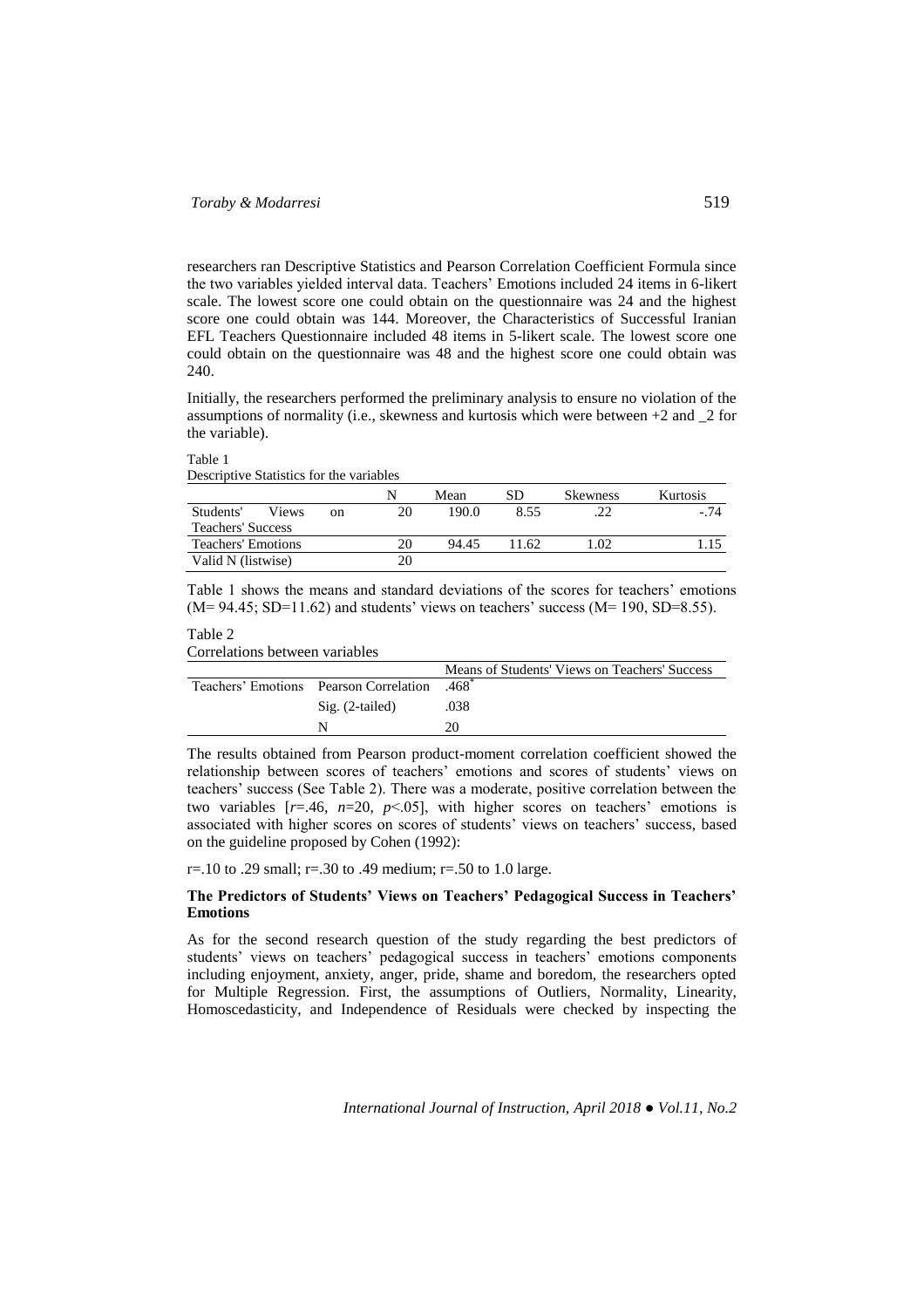residuals scatter-plot and the Normal Probability Plot of the regression standardized residuals that were requested as part of the analysis.

Then, the researchers checked the value given under the heading **R Square** in Table 3, Labelled Model Summary box. This indicated how much of the variance in the dependent variable (scores on students' views on teachers' success) was explained by the model (which included the variables of enjoyment, anxiety, anger, pride, shame and boredom).

Table 3

Model summary<sup>b</sup>

| Model |                 | R Square                                   | <b>Adjusted R Square</b> | Std. Error of the Estimate |
|-------|-----------------|--------------------------------------------|--------------------------|----------------------------|
|       | $Q77$ a<br>ے ہ. | - 84 ن.                                    |                          |                            |
|       |                 | <b>Contract Contract Contract Contract</b> |                          |                            |

a. Predictors: (Constant), boredom, shame, enjoyment, anxiety, pride, anger

b. Dependent Variable: Means of Students' Views on Teachers' Success

As displayed by table 3, In this case the value was .684. Expressed as a percentage (multiply by 100, by shifting the decimal point two places to the right), it implies that the model (which included scores on enjoyment, anxiety, anger, pride, shame and boredom components) explained 68.4 percent of the variance in teachers' emotions scores. This is a respectable result.

#### Table 4 ANOVA<sup>a</sup>

| Model |                   | Sum of Squares df |    | Mean Square | - F  | Si <sub>2</sub>  |
|-------|-------------------|-------------------|----|-------------|------|------------------|
|       | Regression 949.36 |                   |    | 158.22      | 4.67 | 010 <sup>b</sup> |
|       | Residual          | 439.58            |    | 33.81       |      |                  |
|       | Total             | 1388.95           | 10 |             |      |                  |

a. Dependent Variable: Means of Students' Views on Teachers' Success

b. Predictors: (Constant), boredom, shame, enjoyment, anxiety, pride, anger

To assess the statistical significance of the results, it was necessary to look in Table 4 labeled ANOVA. The model reached statistical significance ( $F=4.67$ ,  $Sig = .010$ , this really means  $p<.05$ ).

Table 5 *Coefficients*

|       |            | <b>Standardized Coefficients</b> |         |      |
|-------|------------|----------------------------------|---------|------|
| Model |            | Beta                             |         | Sig. |
|       | (Constant) |                                  | 4.27    | .00  |
|       | enjoyment  | .56                              | 3.26    | .00  |
|       | anxiety    | .22                              | 1.20    | .25  |
|       | anger      | $-.12$                           | $-.47$  | .64  |
|       | pride      | .14                              | .65     | .52  |
|       | shame      | $-.20$                           | $-1.07$ | .30  |
|       | boredom    | $-.05$                           | $-.22$  | .82  |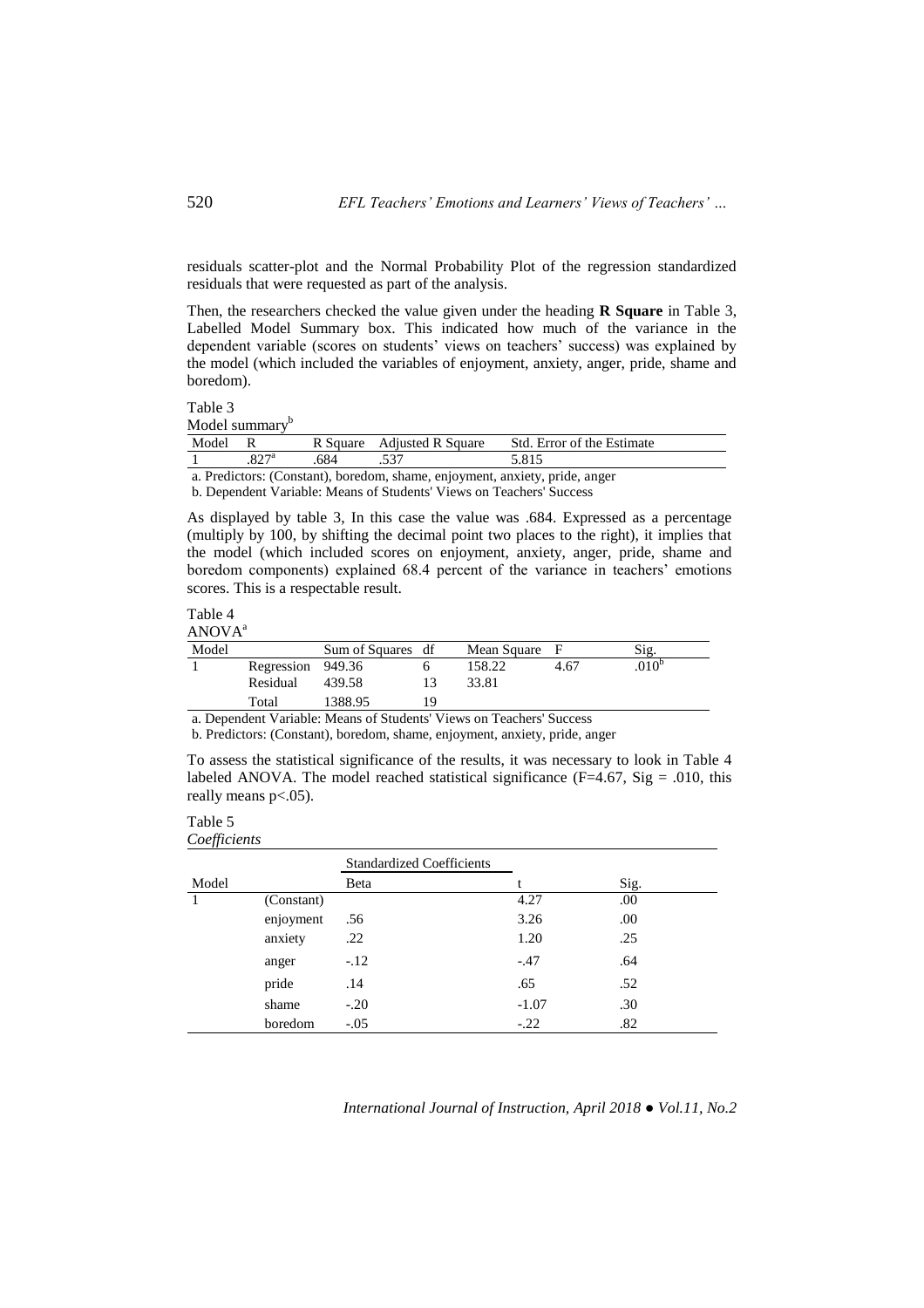As shown in Table 5, looking down the Beta column, he found that the largest beta coefficient was .568, which was for enjoyment. This means that this variable made the strongest unique contribution to explaining the dependent variable, when the variance explained by all other variables in the model was controlled. The Beta value for other variable was not significant since the Sig value for each of them was more than .05 so that it made no significant contribution to the prediction of the dependent variable. Therefore, the best predictor of the scores was enjoyment.

#### **Results Obtained from the Interviews**

As for the last research question concerning the students' thought about the influence of teachers' emotions and students' views on teachers' pedagogical success, the students received the instructions both orally and in writing. Five of the students were participated based on availability sampling and they had a positive view towards the effectiveness of emotional factors in the classroom. One of the students believed:

"When the teacher provides the students with cognitive feedback, it would help them to progress in their lessons, but when the teacher offers them not only cognitive feedback but also emotional feedback, this would increase our motivation and expectancy of success".

Another student believe that when the teacher enjoys his or her job, the students gain more knowledge and these teachers are more energetic and this energy is also transferred to the students. He added:

> "In our English classes, I have several teachers and when we are having class with a kind and of course knowledgeable teacher, I have a good sense and this sense makes the class interesting to me to the extent that I see myself listening to the teacher attentively and involving in the lessons".

The important point is that students are sensitive to their teachers' behaviors and those teachers who are not behaving in an angry way are more attracted by the students. Teachers who have less anxiety about their own lives could create a better environment for the students and students learn best when they accept their teachers from both academic and personality perspectives. Another student said:

"Unfortunately, because of some financial problems, some of the teachers in our classes are complaining about teaching as a job, and they show a feeling of shame and have a negative feeling about their jobs.

In sum, the students believed that the teachers, who pay attention to the emotional factors, understand more the students' social, cultural and economic problems, and they can provide the best conditions for the student development. Indeed, display of emotions such as pride, and enjoyment can be used to motivate the students. On the contrary, display of emotions such as anger and anxiety can be detrimental factors which demotivate the students and may result in dropout and designation.

# **DISCUSSION**

As for the first research question of the study concerning the association between teachers' emotions and students' views of teachers' success, the study showed that the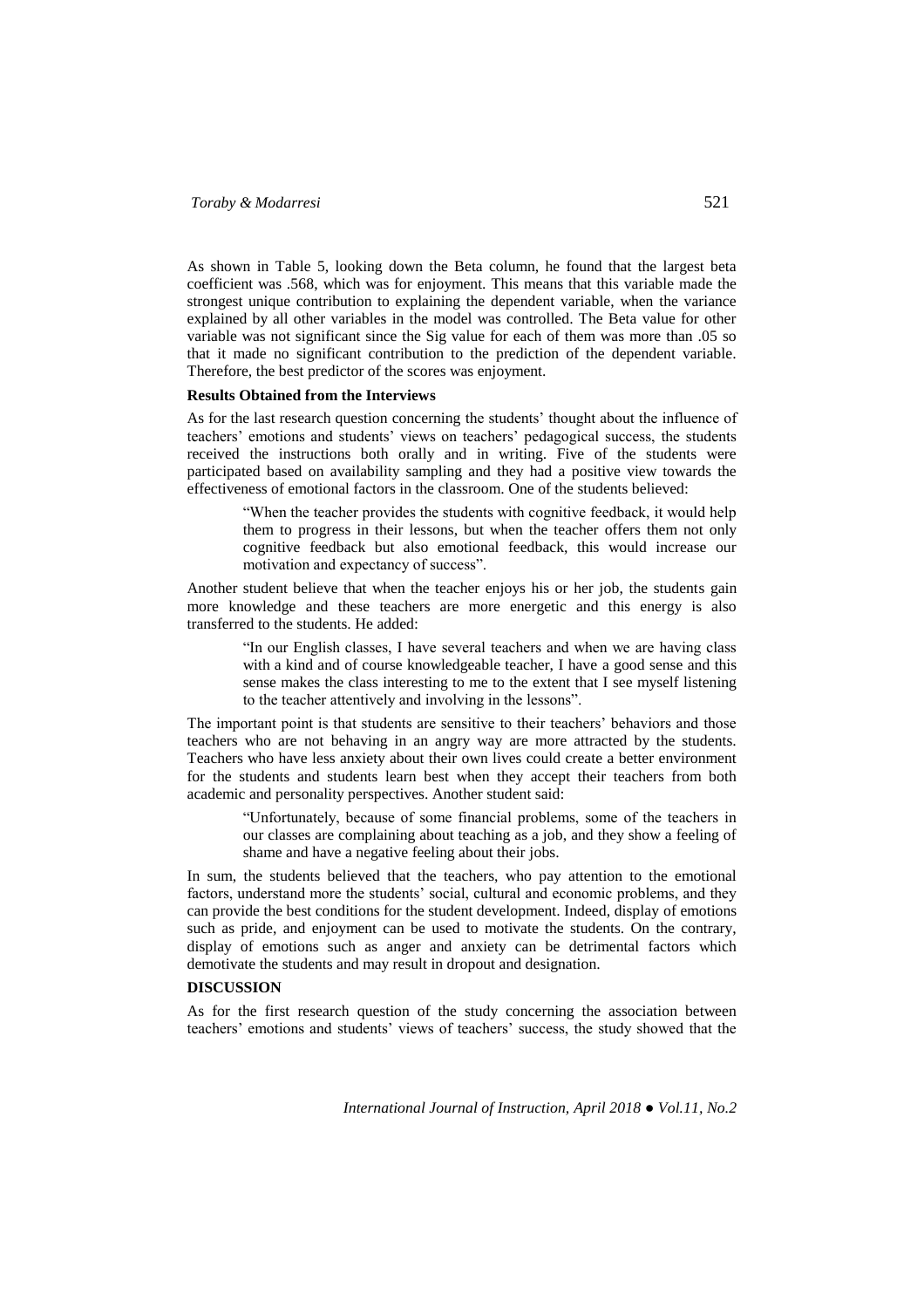link between teachers' emotion and teachers' cognition should be highly emphasized in our field of study. This link has been explored in other fields of study, with evidence that negative emotions reduce working memory (Linnenbrink & Pintrich, 2002) and positive emotion may broaden thought-action repertoires (Tugade & Fredrickson, 2007). As expressions of emotions can directly influence others, it is expected that teacher emotions will not only affect their own cognitive processes but also those of their students. The researchers found that the students learn better from the teachers with whom they have an emotional relationship, and this shows that the emotional aspects influences cognitive aspects and are influenced by cognitive aspects.

As for the second research question of the study regarding the predictors of students' views on teachers' pedagogical success in teachers' emotions components, the present study also showed that emotional factors such as enjoyment can be influential in students' perceptions of the teachers' pedagogical success. Likewise, Hargreaves (2000) conducted in-depth interviews with 60 teachers and found that relationships with students were the most important source of enjoyment and motivation. The results of the study are in line with that of Khajavy, Ghonsooli and Hoseini (2016) who came to the conclusion that emotions and motivations predicted different dimensions of burnout. Indeed, emotions had a stronger effect on burnout than motivation. Moreover, the results obtained from the study are in agreement with the findings of Fried, Mansfield, and Dobozy (2015) who concluded that as expressions of emotions can directly influence others, teacher emotions not only affect their own cognitive processes but also those of their students' perceptions and feelings.

As for the last research question regarding the students' thought about the influence of teachers' emotions, the results of the interviews with the students also revealed that students are monitoring their teachers' feelings and they think that the teachers' emotions are associated with their teaching success. The point is that in our educational system, there is a need to make a greater link between cognition and emotion. As Goleman (1995) proposed the notion of 'emotional illiteracy' and he put forth as a solution a new vision for education, bringing together mind and heart in the classroom. For this, teachers should create a climate in the classrooms where mistakes can be made without embarrassment, where learning tasks lead to the feeling of success not failure.

Actually, teachers themselves are in need for positive, personal relationships with individual students (Spilt, Koomen & Thijs, 2011), and their emotions contribute to their future success. The present study revealed that happy, energetic, and kind teachers are more welcomed by the students as this was also mentioned by the students in their interviews. Indeed, emotion is a multi-componential concept; that is, each emotion consists of a number of more or less unordered collections of components, jointly activated by how an event is appraised and by component propensities (Scherer, 2000).

Furthermore, that the components of teachers' emotions could predict the students' views on the teachers' pedagogic success also contribute to the future success of the students. Indeed, affects, like happiness and satisfaction for success, and sadness and frustration for failure are labelled as "outcome dependent-attribution independent" because their elicitation depends on attainment or non-attainment of a goal and not the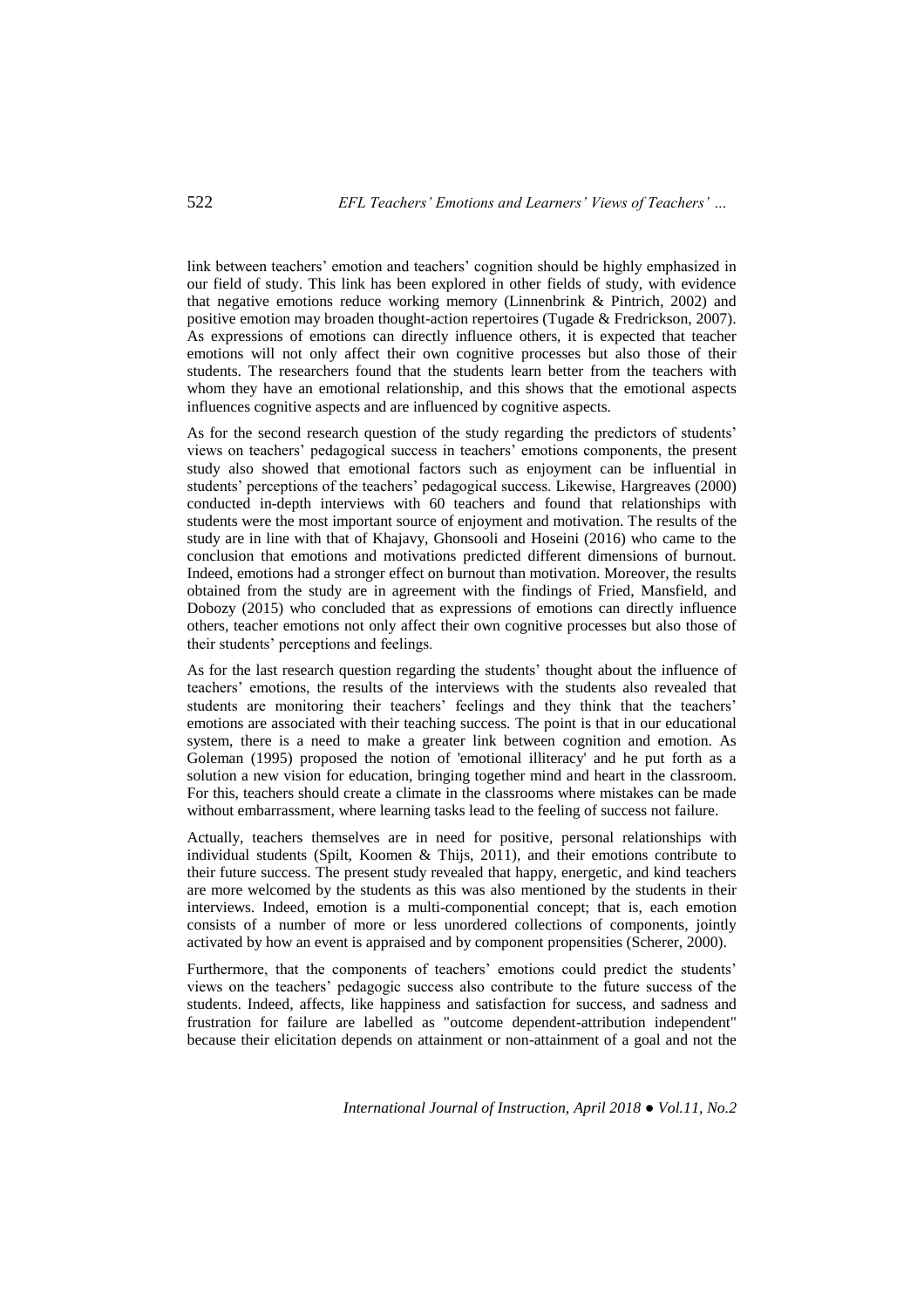cause of those outcomes (Weiner, 2000). Following this, if the outcome is negative, unexpected, or important, then attributional processes are elicited to determine the cause of that outcome. It has been documented that the emotion process begins with the interpretation of an event as a perception or view on the part of the students.

Indeed, when the teacher indicates positive feelings about their jobs, this encourage the students to work actively and they would praise their teachers' success in the classes; however, as the results of the interviews also confirmed, when the teachers have severe deficiencies relating to academic and social skills, this highly discouraged and disengaged students from class activities. As a result, the students also develops more negative attitudes towards their teachers, which contributes to worsen the relationship.

## **CONCLUSION AND IMPLICATIONS**

Although previous research on the issue shows that measuring teachers' emotions and students' perceptions of teachers' success are hard in the domain of second language education, the present study illustrated that the work on the emotional lives of the teachers highlights the complexity of socio-psychological factors in second language acquisition. Point taken, there are some shared discourses among the teachers emotions and the researchers found out that in the context of Iran, teachers mostly are proud of their jobs and they try not to display their problems for the students in the classroom and they are not ashamed of what they are doing. These are cultural matters that seem to be important to the teachers since despite their insufficient facilities, they work whole heartedly with the students, and they like their students.

Indeed, teachers are the key influential figures who can create a positive classroom climate, and their emotional support influences the perception students would have of them. Although pedagogical success of the teachers mostly refers to their cognitive abilities and their academic and professional knowledge in the field of English Language Teaching, teachers who have both emotional literacy and professional literacy are most welcomed by the students. The teachers who have positive attitudes towards the courses or materials show greater tendency and enthusiasm to their jobs and their classes so that they can manage the classroom effectively and transfer their good vibes about the courses to the students.

The study offers major practical implications for language teachers, language students and material developers. In the second language learning context, creating positive emotions and lessening the negative emotions both on the part of the teachers as well as the learners could increase motivation, effort and success. As for language teachers, they are recommended to gain more knowledge of psychology for language teachers and get familiar with the major concepts and components of teachers' emotions and try to display their knowledge in their behaviour and moods and to stimulate the development of learners' views on teachers' success in the L2 classrooms, the teachers can motivate the students by teaching to establish personal goals. They can encourage learners to find self-satisfaction in doing a task well. The teachers can practice to downplay the negative emotions because it is dangerous to refer too much to negative emotions due to the fact that if the teachers display such detrimental factors in the classrooms, some students will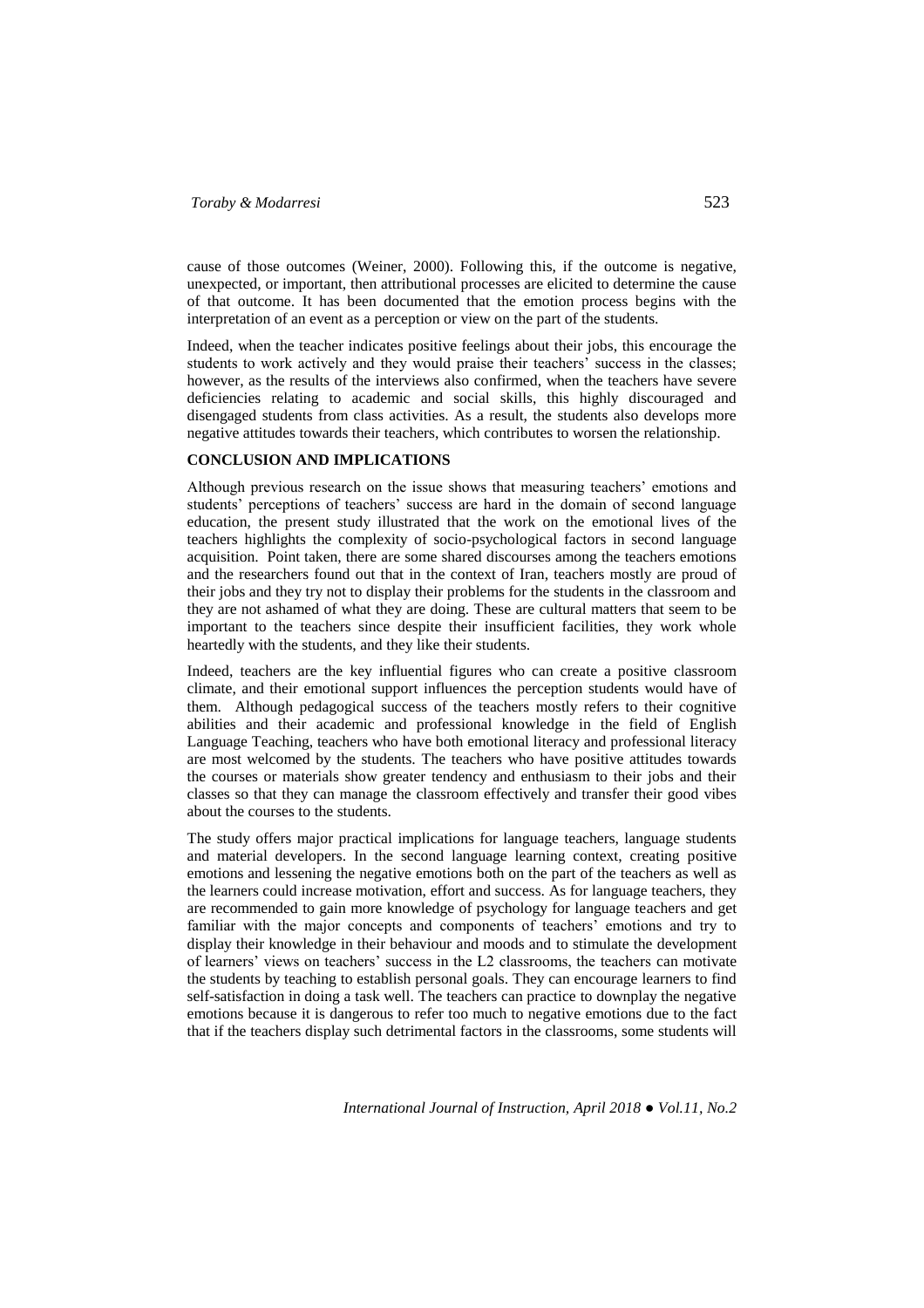come out badly in this respect. On the contrary, it is safe to reflect on the role of positive emotions because it facilitates future achievement both for the teachers themselves and the students.

As for the language learners, they are suggested to pay attention to their teachers' emotions and absorb the positive emotions such as enjoyment in academic life and a feeling of pride and do not let the negative emotions affect their pursuance of leaning English and understand better the ways in which they are seeking to make sense of their educational experiences and for language teachers in particular to reveal the way in which learners make sense of their language learning experiences within the learning context.

The research work also offers psychological implications for syllabus designers not to ignore the roles of emotions while designing their syllabi. They need to design activities and tasks that highlight the roles of teachers' emotions and how the students' interpret their teachers' emotions and the effects of students' perceptions in learning environment. For example, they can select the tasks in keeping with learners' wants, feelings and interests.

#### **REFERENCES**

Birjandi, P., & Bagherkazemi, M. (2010). The relationship between Iranian EFL teachers' ability and their professional success. *English Language Teaching, 3* (2), 23-35.

Boler, M. (1999). *Feeling power: Emotions and education*. London: Routledge.

Bullough, Jr, R. V., & Kauchak, D. (1997). Partnerships between higher education and secondary schools: Some problems. *Journal of Education for Teaching*, *23* (3), 215-234.

Carson, R. L. (2006). *Exploring the episodic nature of teachers' emotions as it relates to teacher burnout*. Purdue University, West Lafayette, Indiana.

Chang, M. L. (2009). An Appraisal Perspective of Teacher Burnout: Examining the Emotional Work of Teachers. *Educational Psychology Review, 21*(3), 193–218.

Darling-Hammond, L. (2001). The challenge of staffing our schools. *Educational Leadership*, *58* (8), 12-17.

Dordinejad, F., & Porghoveh, T. (2014). The relationship between EFL teachers' gender and their success as perceived by learners. *Procedia – Social and Behavioral Sciences, 98*,  $599 - 603$ .

Dörnyei, Z. (2007). *Research methods in applied linguistics*. Oxford: Oxford University Press.

Fowler, W., & Coe, N. (1978). *Quick check test*. London: Thomas Nelson.

Frenzel, A. C. (2014). Teacher emotions. In L. Linnenbrink-Garcia & R. Pekrun (Eds.), *Handbook of emotions in education* (pp. 494–519). New York: Routledge.

Frenzel, A. C., Goetz, T., Ludtke, O., Pekrun, R., & Sutton, R. E. (2009). Emotional transmission in the classroom: Exploring the relationship between teacher and student enjoyment. *Journal of Educational Psychology,* 101(3), 705-716.

Frenzel, A. C., Pekrun, R., & Goetz, T. (2013). *Emotions questionnaire for teachers (EQT)– User's manual*. University of Munich: Department of Psychology: Munich.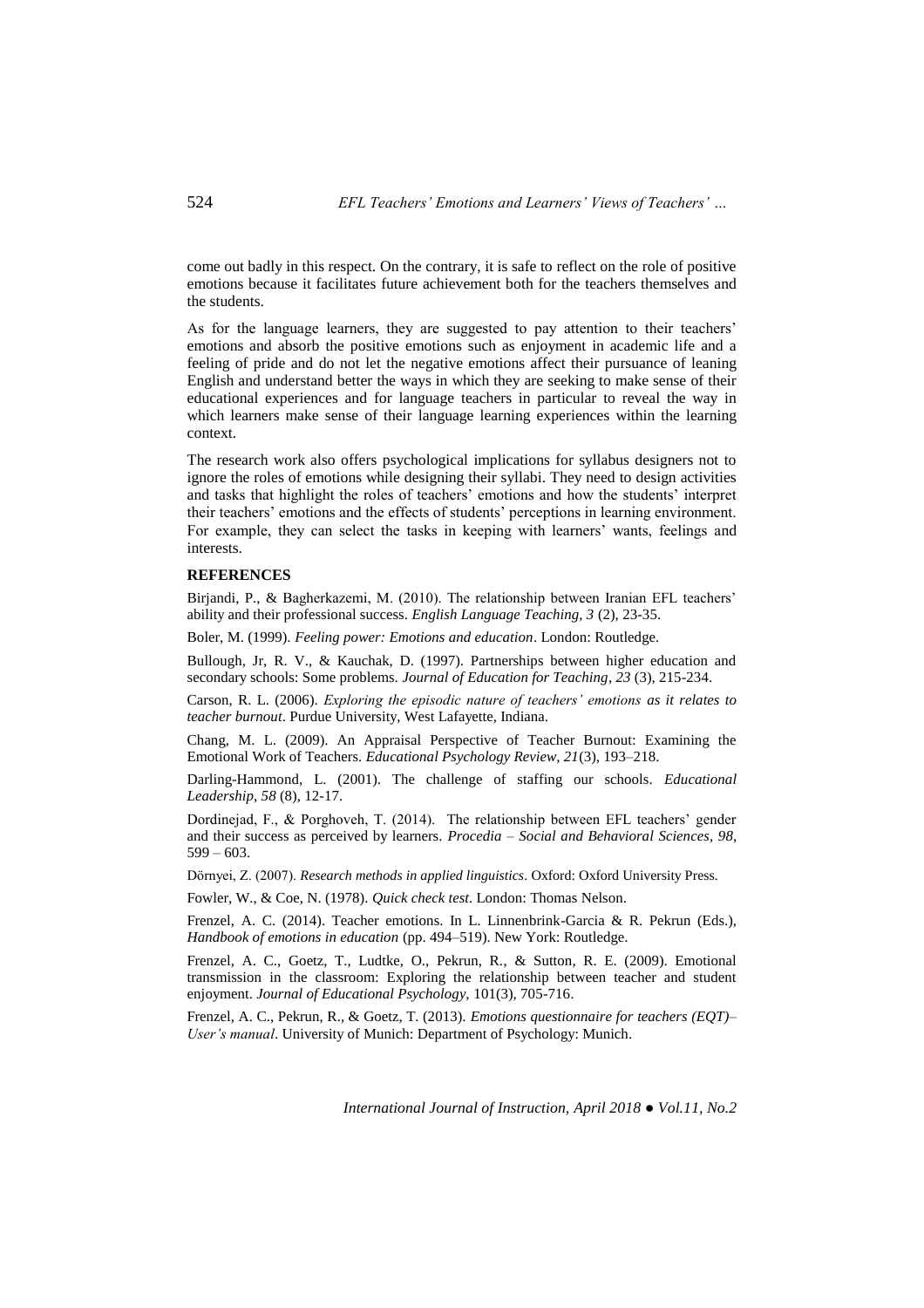Fried, L., Mansfield, C., & Dobozy, E. (2015). Teacher emotion research: Introducing a conceptual model to guide future research. *Issues in Educational Research, 25*(4), 2015 415.

Friedman, I. A. (2000). Burnout in teachers: Shattered dreams of impeccable professional performance. *Journal of Clinical Psychology, 56*, 595–606.

Goleman, D. (1995). *Emotional intelligence*. New York: Bantam Books.

Hargreaves, A. (1998). The emotional practice of teaching. *Teaching and Teacher Education, 14* (8), 835–854.

Hargreaves, A. (2000). Mixed emotions: Teachers' perceptions of their interactions with students. *Teaching and Teacher Education, 16*, 811–826.

Hashemian, M., Roohani, A., & Fadaei, B. (2012). On the cognitive style of field (in)dependence as a predicator of L2 learners' performance in recognition and text-based tests of metaphor. *Journal of Language Teaching and Research, 3, 5*, 876-887.

Izard, C. E. (2010). The many meanings/aspects of emotion: Definitions, functions, activation, and regulation. *Emotion Review,* 2(4), 363-370.

Keller, M. M., Chang, M.-L., Becker, E. S., Goetz, T., & Frenzel, A. C. (2014). Teachers' emotional experiences and exhaustion as predictors of emotional labor in the classroom: An experience sampling study. *Frontiers in Psychology, 5*, 1–10.

Keller, M. M., Frenzel, A. C., Goetz, T., Pekrun, R., & Hensley, L. (2014). Exploring teacher emotions: A literature review and an experience sampling study. In P. W. Richardson, S. Karabenick & H. M. G. Watt (Eds.), *Teacher motivation: Theory and practice* (pp. 69–82). New York: Routledge.

Khajavy, Gh., Ghonsooli, B., & Hoseini, A. (2016). Testing a burnout model based on affective-motivational factors among EFL teachers. *Current Psychology, 24*, 1-13.

Kim, H. Williams, K. H., Childers, C, & Kemp, E (2013). Stimulating and enhancing student learning through positive emotions. *Journal of Teaching in Travel & Tourism, 13* (3), 209-227.

Kozulin, A., Gindis, B., Ageyev, V. S., & Miller, S. M. (2003). *Vygotsky's educational theory in cultural context*. Cambridge University Press.

Kyriacou, C. (2001). Teacher stress: Directions for future research. *Educational Review, 53*, 27–35.

Lanier, J., & Little, J. (1986). Research in teacher education. In M. Wittrock (Ed.), *Handbook of research on teaching* (pp. 527-569). New York: Macmillan Publishing Co.

Linnenbrink, E. A., & Pintrich, P. R. (2002). Achievement goal theory and affect: An asymmetrical bidirectional model. *Educational Psychologist,* 37(2), 69-78.

Makhwathana, R. M., Mudzielwana, N. P., Mulovhedzi, S. A., & Mudau, T. J. (2017). [Effects of teachers' emotions in teaching and learning in the foundation phase.](http://www.tandfonline.com/doi/full/10.1080/09764224.2017.1335677) *[Journal of](http://www.tandfonline.com/toc/rpsc20/8/1)  [Psychology](http://www.tandfonline.com/toc/rpsc20/8/1) 8* (1), 28-35.

Meyer, D. K., & Turner, J. C. (2006). Re-conceptualizing emotion and motivation to learn in classroom contexts. *Educational Psychology Review, 18*(4), 377-390.

Monshi Toussi, M. T., Boori, A., & Ghanizadeh, A. (2011). The role of EFL teachers' selfregulation in effective teaching, *World Journal of Education, 1* (2), 45-60.